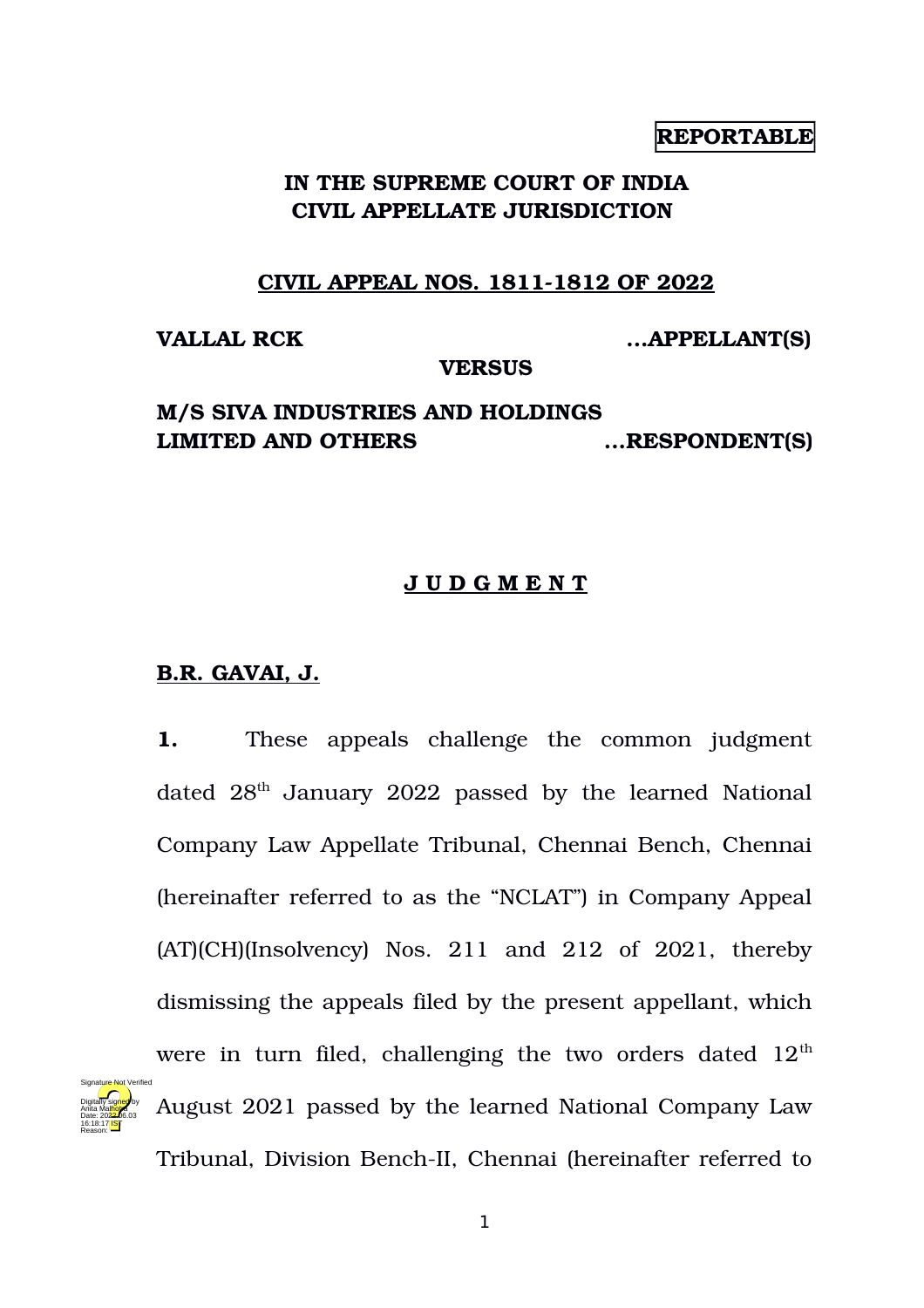as the "NCLT"), thereby rejecting the application filed by the Resolution Professional ("RP" for short) under Section 12A of the Insolvency and Bankruptcy Code, 2016 ("IBC" for short) read with Regulation 30A of the Insolvency and Bankruptcy Board of India (Insolvency Resolution Process for Corporate Persons) Regulations, 2016 (hereinafter referred to as the "2016 Regulations"), for withdrawal of the application filed under Section 7 of the IBC in view of the Settlement Plan submitted by the appellant. The appellant has also challenged the order passed by the learned NCLAT of the even date vide which the appeal filed by the present appellant against the order passed by the learned NCLT directing initiation of liquidation proceedings in respect of M/s Siva Industries and Holdings Limited-respondent No.1 herein (hereinafter referred to as the "Corporate Debtor"), was dismissed.

**2.** A short question that falls for consideration in the present appeal is as to whether the adjudicating authority (NCLT) or the appellate authority (NCLAT) can sit in an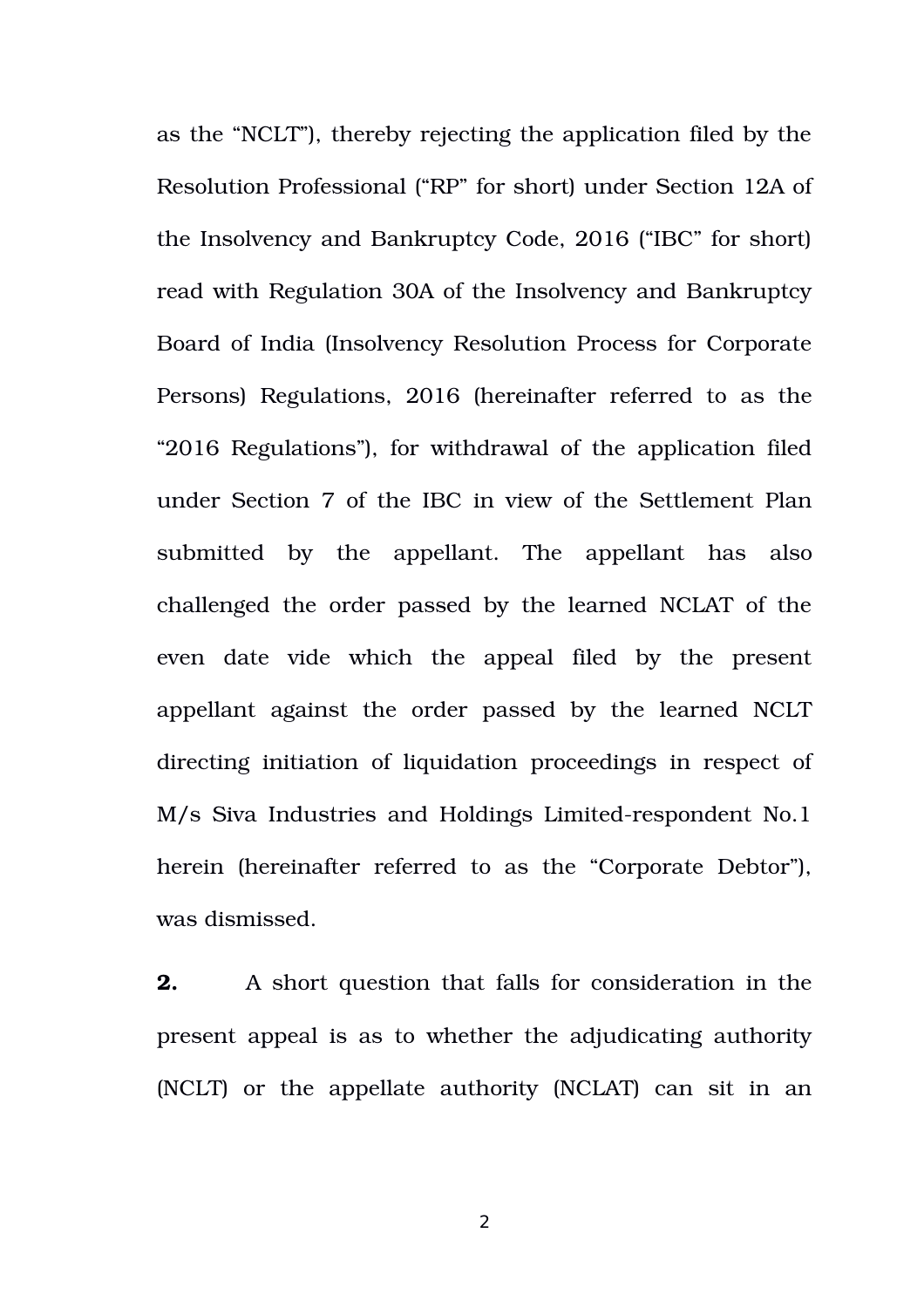appeal over the commercial wisdom of the Committee of Creditors (hereinafter referred to as the "CoC") or not.

**3.** The facts in brief giving rise to the present appeals are as under:

IDBI Bank Limited had filed an application under Section 7 of the IBC for initiation of Corporate Insolvency Resolution Process (hereinafter referred to as the "CIRP") in respect of the Corporate Debtor. The learned NCLT, vide its order dated  $4<sup>th</sup>$  July 2019, admitted the said application. As a result of which, CIRP in respect of the Corporate Debtor was initiated. The RP had presented a Resolution Plan before the CoC, submitted by one M/s Royal Partners Investment Fund Limited. However, since the said Plan received only 60.90% votes of the CoC and could not meet the requirement of receiving 66% votes, the said Plan could not be approved.

**4.** The RP, on 8<sup>th</sup> May 2020, filed an application being IA/837/IB/2020 under Section 33(1)(a) of the IBC seeking initiation of liquidation process of the Corporate Debtor. The appellant, who is the promoter of the Corporate Debtor, filed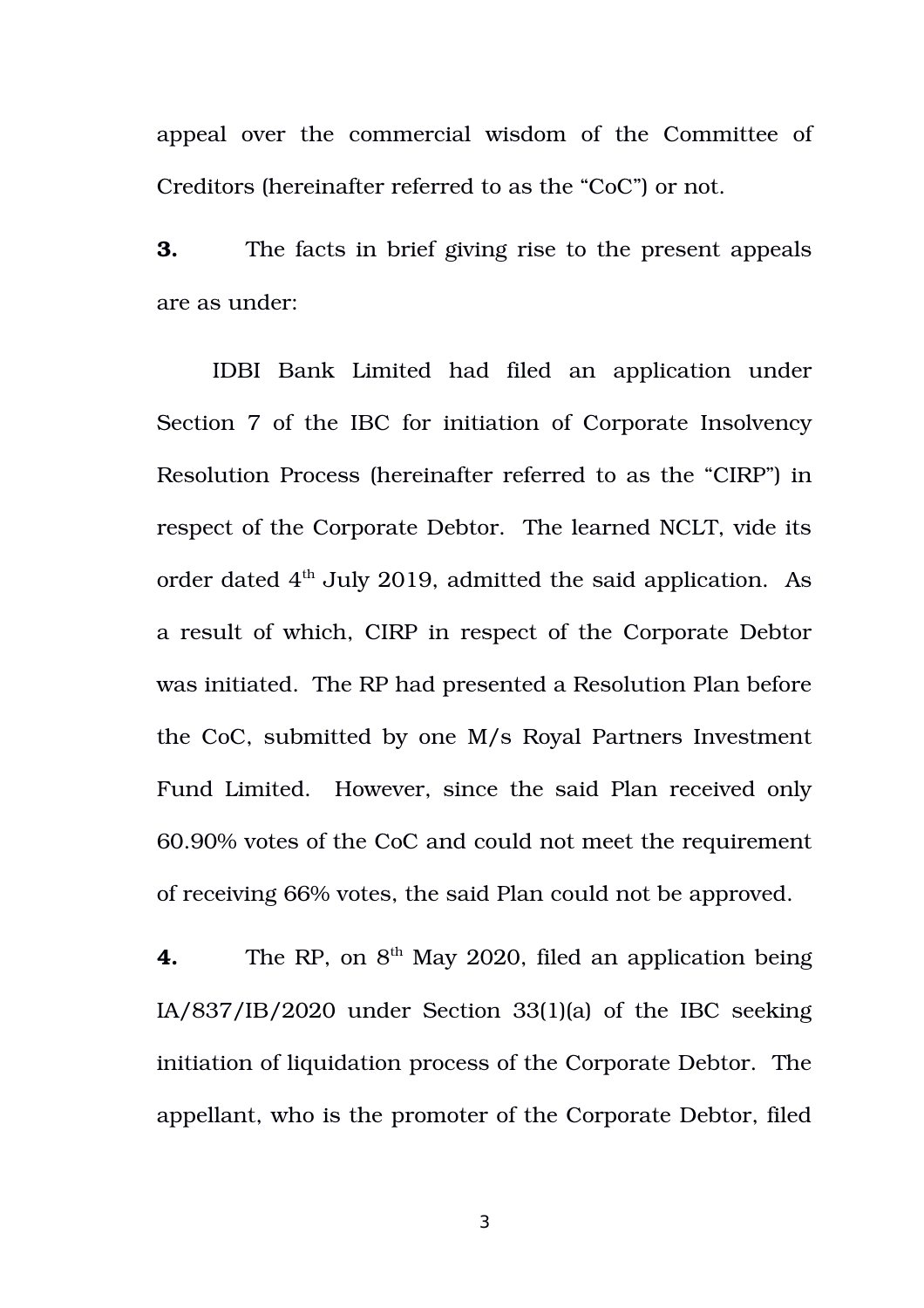a settlement application being IA/647/IB/2020 before the NCLT under Section 60(5) of the IBC, showing his willingness to offer one-time settlement plan. The appellant sought necessary directions to the CoC to consider the terms of Settlement Plan as proposed by him. From the month of October to December 2020, the  $13<sup>th</sup>$ ,  $14<sup>th</sup>$  and  $15<sup>th</sup>$  meetings of the CoC were held to consider the Settlement Plan as submitted by the appellant. Deliberations took place in the said meetings with regard to the said Settlement Plan and the final settlement proposal which was submitted by the appellant came to be considered by the  $CoC$  in its  $16<sup>th</sup>$ meeting held on  $18<sup>th</sup>$  January 2021. Initially, the said Settlement Plan received only 70.63% votes. However subsequently, one of the Financial Creditors viz. International Assets Reconstruction Co. Ltd. (hereinafter referred to as "IARCL") having voting share of 23.60%, decided to approve the said Settlement Plan and intimated the RP about the same.

**5.** Since the said Settlement Plan stood approved by more than 90% voting share, the RP filed an application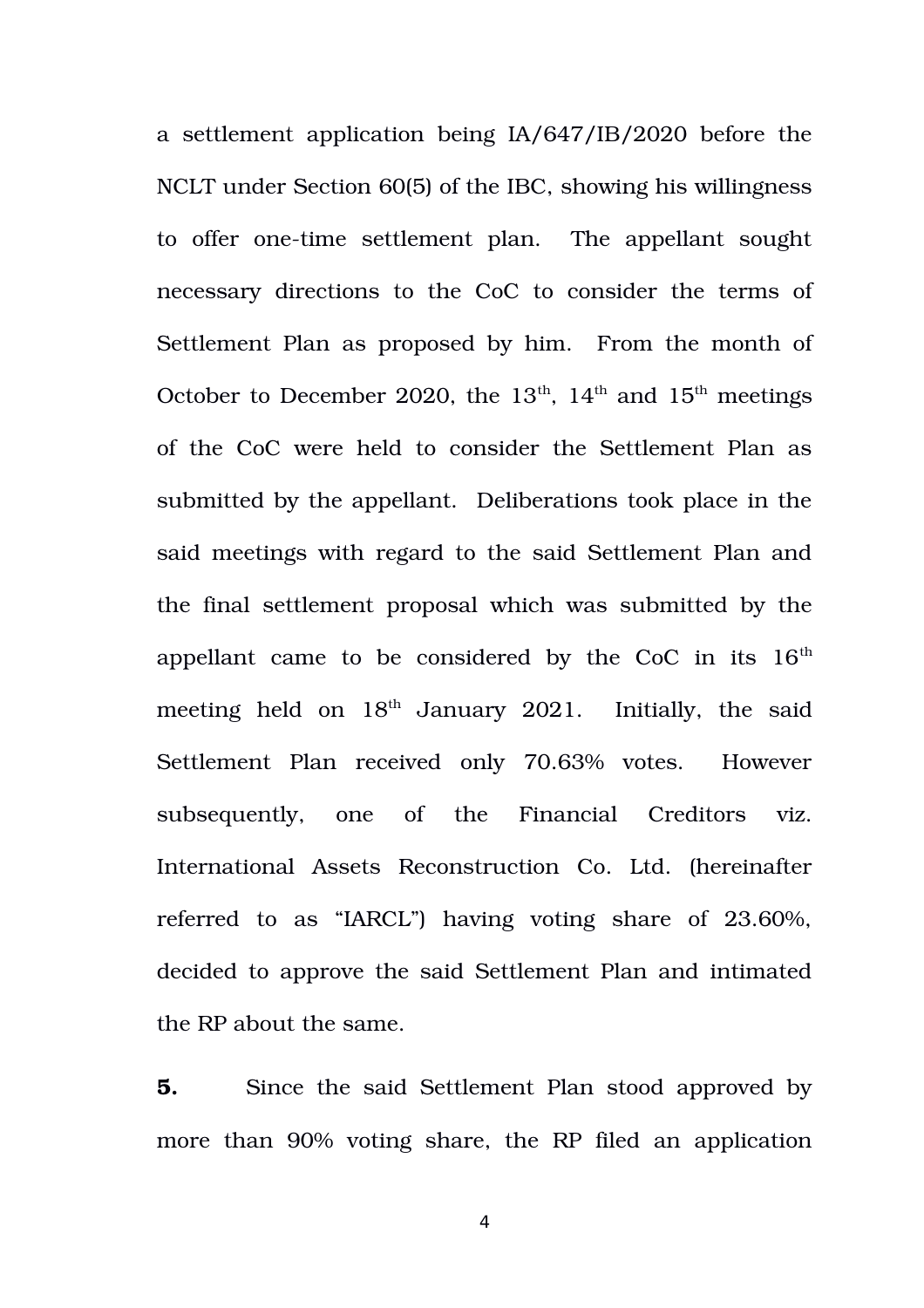before the learned NCLT seeking necessary directions based on the request of IARCL. Vide its order dated  $29<sup>th</sup>$  March 2021, the learned NCLT ordered the RP to reconvene a meeting of CoC and place the e-mail of IARCL before it. Accordingly, the  $17<sup>th</sup>$  CoC meeting was convened on  $1<sup>st</sup>$  April 2021, wherein the said Settlement Plan was approved with a voting majority of 94.23%. Accordingly, the RP filed an application being MA/43/CHE/2021 in IBA/453/2019 before the learned NCLT seeking withdrawal of CIRP initiated against the Corporate Debtor in view of the approval of the said Settlement Plan by CoC.

**6.** The learned NCLT, vide its order dated 12<sup>th</sup> August 2021, while holding that the said Settlement Plan was not a settlement simpliciter under Section 12A of the IBC but a "Business Restructuring Plan", rejected the application for withdrawal of CIRP and approval of the Settlement Plan. Vide another order of even date, the learned NCLT initiated liquidation process of the Corporate Debtor in IA/837/IB/2020 as well. Being aggrieved thereby, the appellant preferred two appeals before the learned NCLAT.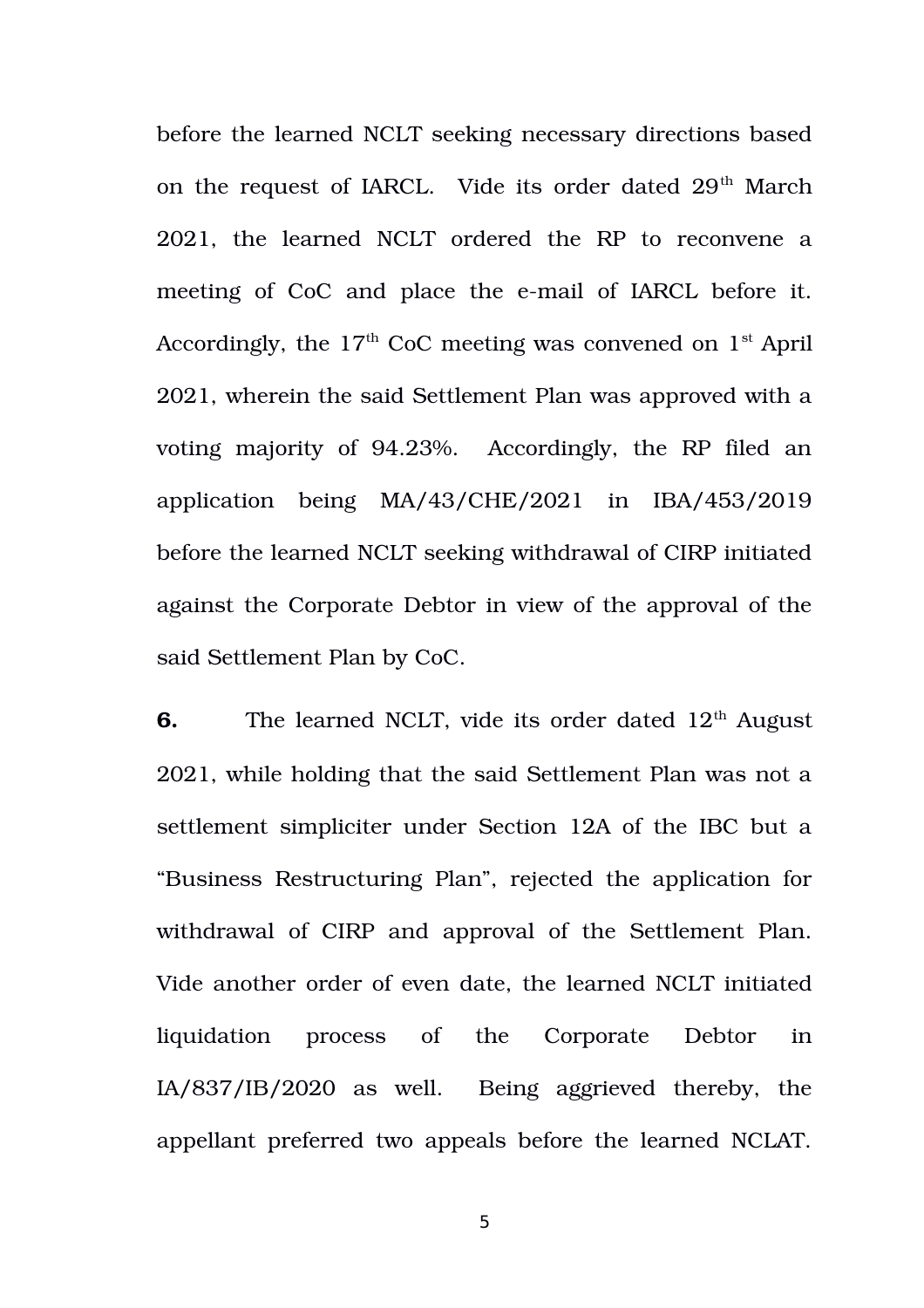Vide the common impugned judgment dated  $28<sup>th</sup>$  January 2022, the same came to be dismissed. Hence, the present appeals.

**7.** Notice was issued by this Court in the present appeals on  $11<sup>th</sup>$  March 2022. While issuing notice, this Court also granted stay of the impugned judgment. Insofar as the respondent No.1 is concerned, no one appeared. Shri Abhishek Swaroop, learned counsel appearing on behalf of the respondent No.2 also does not wish to contest the matter. As such, we could have very well allowed the appeals as being uncontested. However, since an important question with regard to interpretation of Section 12A of the IBC arises, we are inclined to consider the matter for deciding the said issue.

**8.** We have heard Dr. Abhishek Manu Singhvi, learned Senior Counsel appearing on behalf of the appellant.

**9.** Dr. Singhvi submits that it is more than well-settled that the adjudicating authority or the appellate authority cannot sit in an appeal over the commercial wisdom of CoC.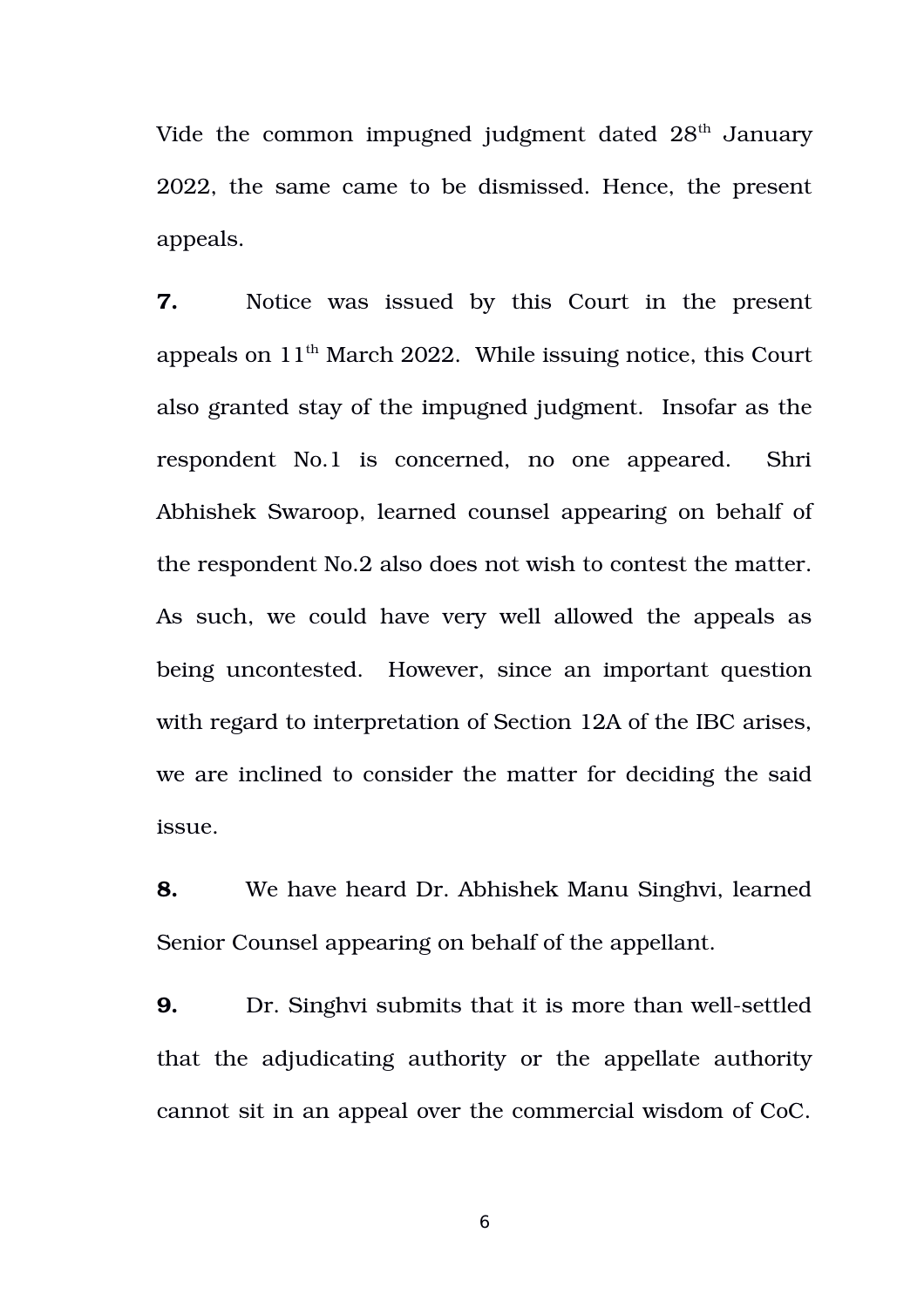He submitted that the CoC, having accepted the Settlement Plan with the voting majority of 94.23%, the learned NCLT and the learned NCLAT have grossly erred in rejecting the Settlement Plan and withdrawal of CIRP.

**10.** Dr. Singhvi submitted that one of the main objects of the IBC is permitting the Corporate Debtor to continue as an on-going concern and at the same time, paying the dues of the creditors to the maximum. He submits that the impugned judgment dated  $28<sup>th</sup>$  January 2022 passed by the learned NCLAT and the orders dated  $12<sup>th</sup>$  August 2021 passed by the learned NCLT are totally contrary to the spirit behind the IBC.

11. For considering these submissions, it will be apposite to refer to Section 12A of the IBC, which reads thus:

"**[12A. Withdrawal of application admitted](https://www.scconline.com/Members/BrowseResult.aspx#BS012A) [under Section 7, 9 or 10](https://www.scconline.com/Members/BrowseResult.aspx#BS012A)**.—The Adjudicating Authority may allow the withdrawal of application admitted under Section 7 or Section 9 or Section 10, on an application made by the applicant with the approval of ninety per cent. voting share of the committee of creditors, in such manner as may be specified."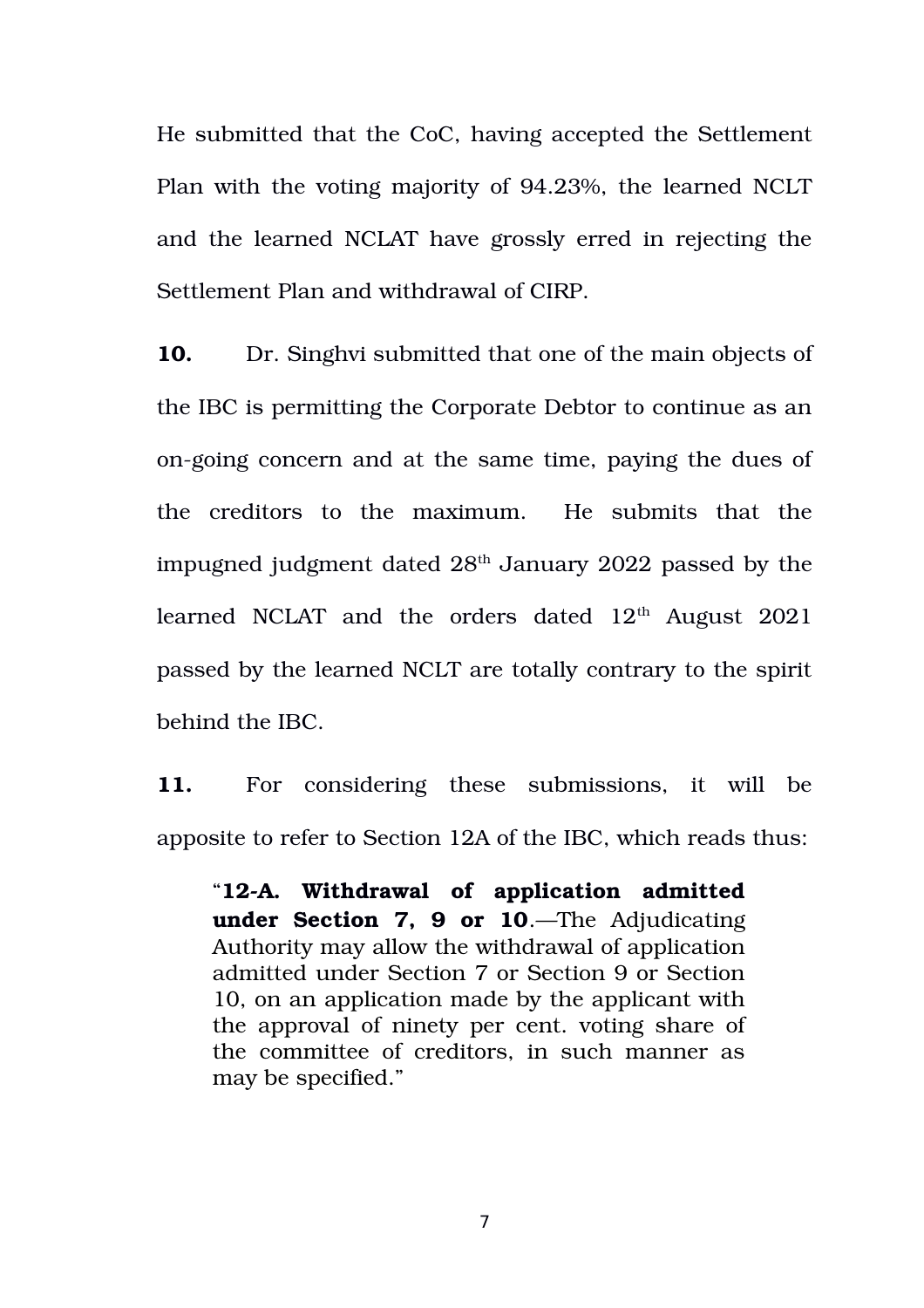**12.** It is relevant to note that Section 12A of the IBC was brought in the statute book vide Insolvency and Bankruptcy Code (Second Amendment) Act, 2018 (Act No. 26 of 2018). The Statement of Objects and Reasons (for short "SOR") of the Act No. 26 of 2018 would reveal that after the IBC was enacted in 2016, it had emerged that further fine tuning of the IBC would be required. The Government therefore constituted an Insolvency Law Committee (hereinafter referred to as the "said Committee") to review the functioning and implementation of the IBC. The SOR would further reveal that the recommendations of the said Committee were examined by the Government and it was accordingly decided to amend the IBC. One of the amendments proposed was for making a provision for withdrawal of application for initiation of CIRP admitted by Adjudicating Authority. It was recommended that such an exit should be allowed provided the CoC approves such action by 90% voting share.

**13.** It will be relevant to refer to Clause (vii) of the key recommendations in the Report of the said Committee dated 26<sup>th</sup> March 2018, which reads thus: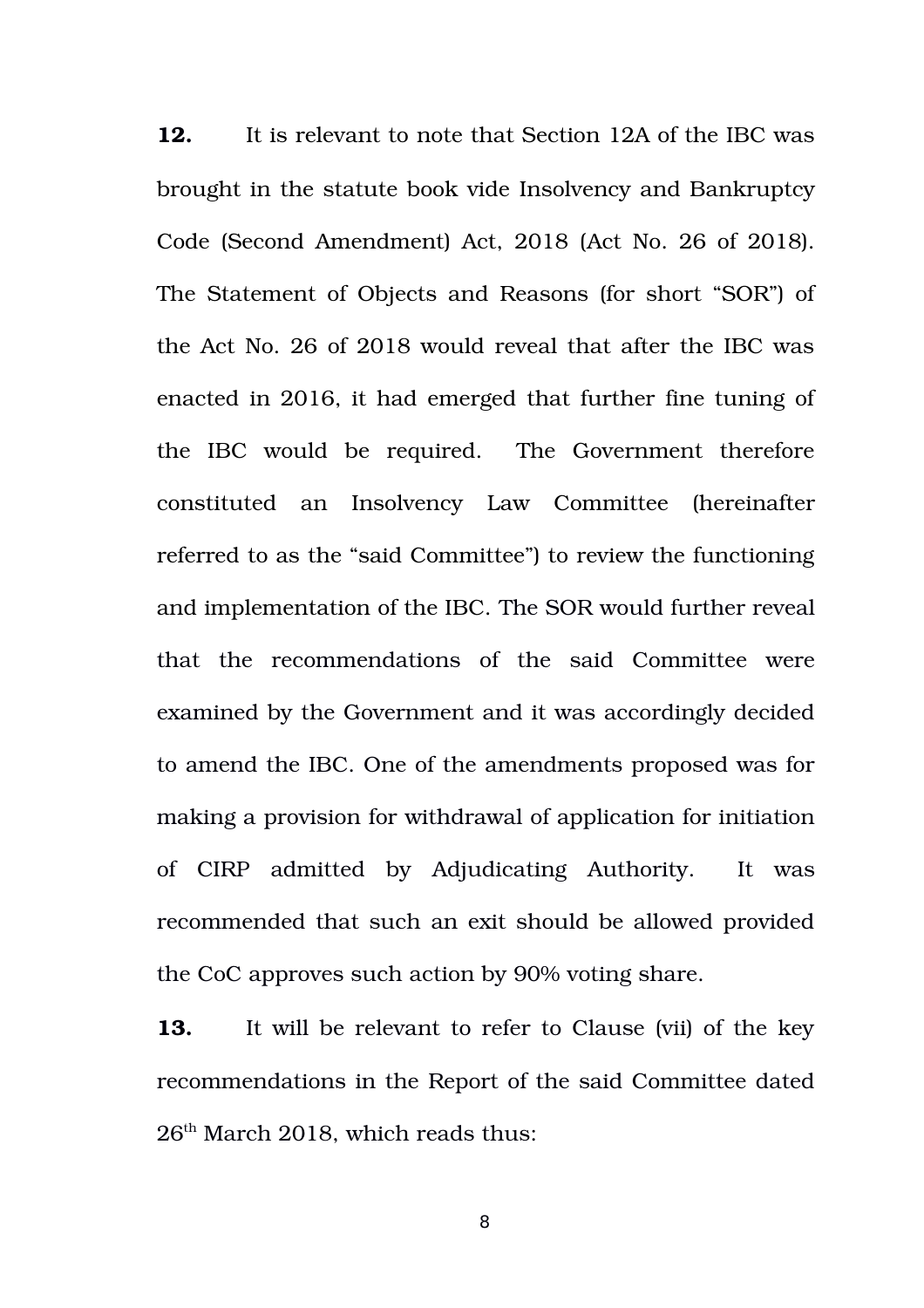"(vii) in order to cater to exceptional circumstances warranting withdrawal of an application for CIRP post-admission, it has been recommended to allow such exit provided the CoC approves such action by ninety per cent of voting share;"

**14.** It will also be relevant to refer to paragraph (29) of

the Report of the said Committee, which reads thus:

# "**29. WITHDRAWAL OF CIRP PROCEEDINGS PURSUANT TO SETTLEMENT**

29.1 Under rule 8 of the CIRP Rules, the NCLT may permit withdrawal of the application on a request by the applicant before its admission. However, there is no provision in the Code or the CIRP Rules in relation to permissibility of withdrawal post admission of a CIRP application. It was observed by the Committee that there have been instances where on account of settlement between the applicant creditor and the corporate debtor, judicial permission for withdrawal of CIRP was granted. This practice was deliberated in light of the objective of the Code as encapsulated in the BLRC Report, that the design of the Code is based on ensuring that "*all key stakeholders will participate to collectively assess viability. The law must ensure that all creditors who have the capability and the willingness to restructure their liabilities must be part of the negotiation process. The liabilities of all creditors who are not part of the negotiation process must also be met in any negotiated solution.*" Thus, it was agreed that once the CIRP is initiated, it is no longer a proceeding only between the applicant creditor and the corporate debtor but is envisaged to be a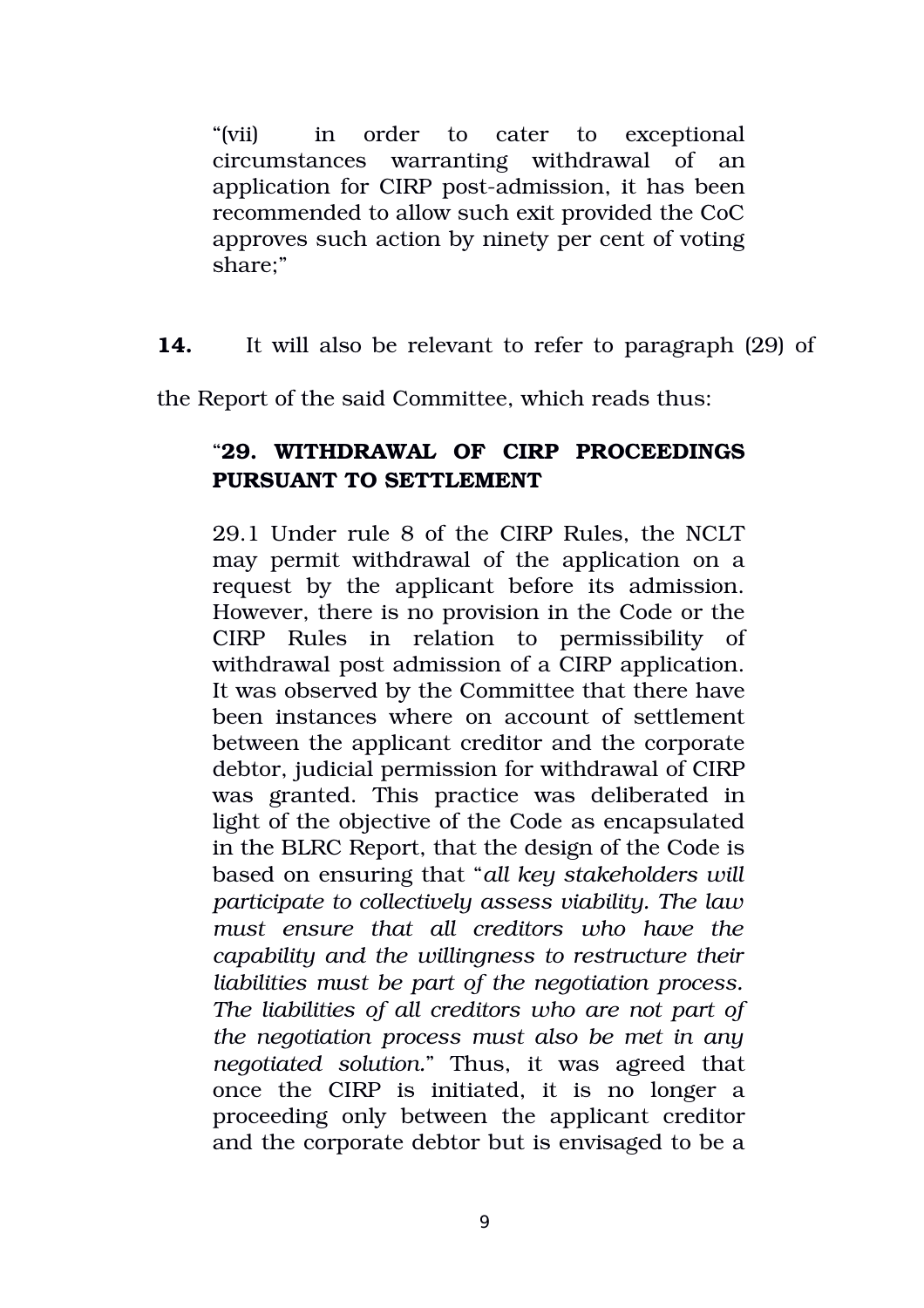proceeding involving all creditors of the debtor. The intent of the Code is to discourage individual actions for enforcement and settlement to the exclusion of the general benefit of all creditors.

29.2 On a review of the multiple NCLT and NCLAT judgments in this regard, the consistent pattern that emerged was that a settlement may be reached amongst all creditors and the debtor, for the purpose of a withdrawal to be granted, and not only the applicant creditor and the debtor. On this basis read with the intent of the Code, **the Committee unanimously agreed that the relevant rules may be amended to provide for withdrawal post admission if the CoC approves of such action by a voting share of ninety per cent.** It was specifically discussed that rule 11 of the National Company Law Tribunal Rules, 2016 may not be adopted for this aspect of CIRP at this stage (as observed by the Hon'ble Supreme Court in the case of *Uttara Foods and Feeds Private Limited v. Mona Pharmacem*) and even otherwise, as the issue can be specifically addressed by amending rule 8 of the CIRP Rules."

**15.** It could thus be seen from the Report of the said Committee that, the said Committee had observed that there have been instances where on account of settlement between the applicant creditor and the corporate debtor, judicial permission for withdrawal of CIRP was granted. The Report would further reveal that it refers to Banking Law Reforms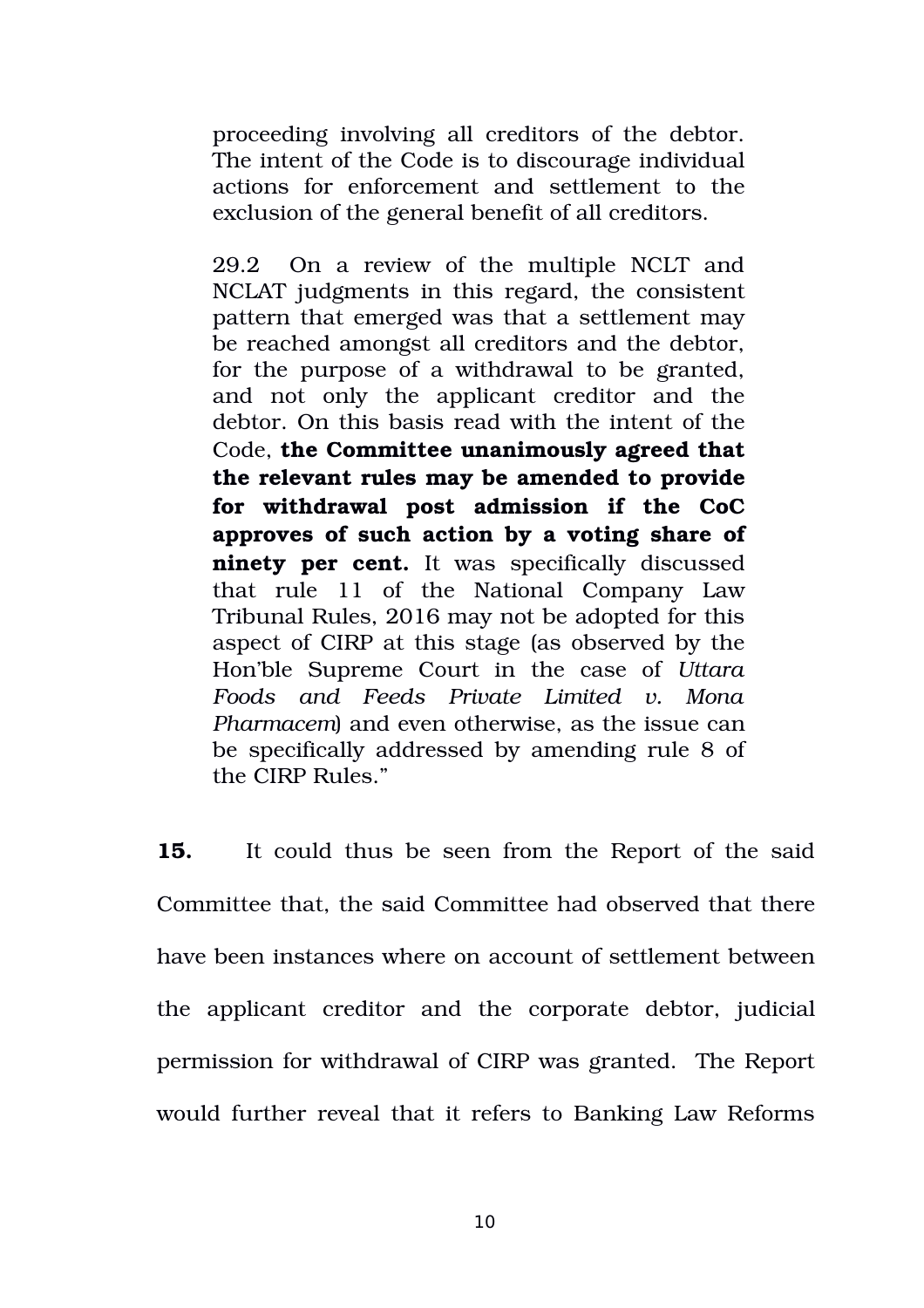Committee Report which emphasizes that the law must ensure that all creditors who have the capability and the willingness to restructure their liabilities must be part of the negotiation process. It also emphasizes that the liabilities of all creditors who are not part of the negotiation process must also be met in any negotiated solution. The said Committee states that once the CIRP is initiated, it is no longer a proceeding only between the applicant creditor and the corporate debtor but is envisaged to be a proceeding involving all creditors of the debtor. The intent of the IBC is to discourage individual actions for enforcement and settlement to the exclusion of the general benefit of all creditors. The Report would further reveal that a settlement may be reached amongst all creditors and the debtor, for the purpose of a withdrawal to be granted, and not only the applicant creditor and the debtor. The said Committee therefore recommended that the relevant rules may be amended to provide for withdrawal post admission if the CoC approves of such action by a voting share of ninety per cent.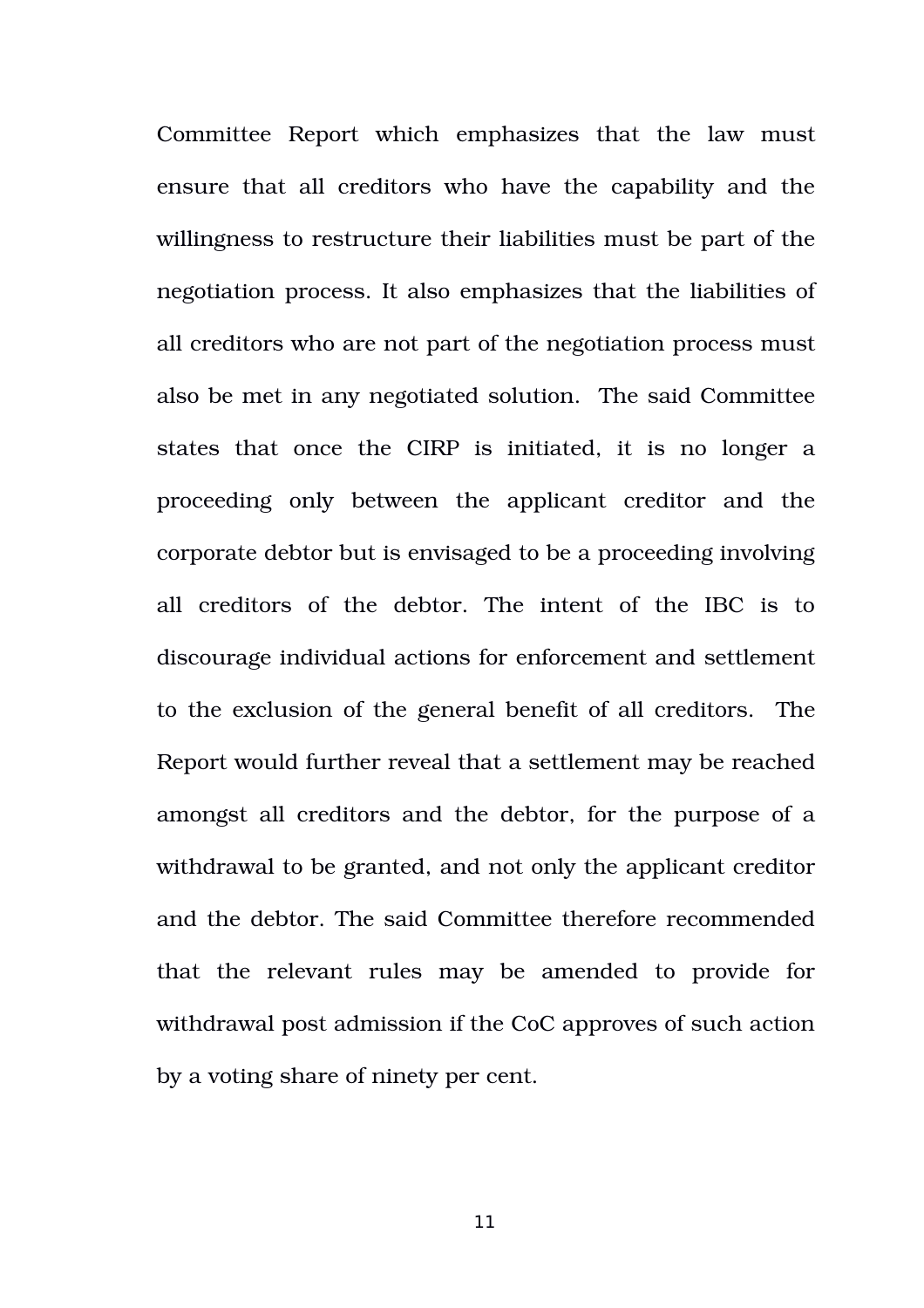**16.** It could thus be seen that Section 12A of the IBC was brought in the statute book on the basis of the said Committee's Report. It could be noticed that though by the Amendment Act No. 26 of 2018, the voting share of 75% of CoC for approval of the Resolution Plan was brought down to 66%, Section 12A of the IBC which was brought in the statute book by the same amendment, requires the voting share of 90% of CoC for approval of withdrawal of CIRP. It could thus clearly be seen that a more stringent provision has been made insofar as withdrawal of CIRP is concerned.

**17.** It is further to be noted that after Section 12A of the IBC was brought in the statute book, Regulation 30A of the 2016 Regulations came to be inserted vide notification dated  $3<sup>rd</sup>$  July 2018. The same came to be substituted vide notification dated  $25<sup>th</sup>$  July 2019. Regulation 30A of the 2016 Regulations reads thus:

"**30A. Withdrawal of application**.—(1) An application for withdrawal under Section 12-A may be made to the Adjudicating Authority—

> (*a*) before the constitution of the committee, by the applicant through the interim resolution professional;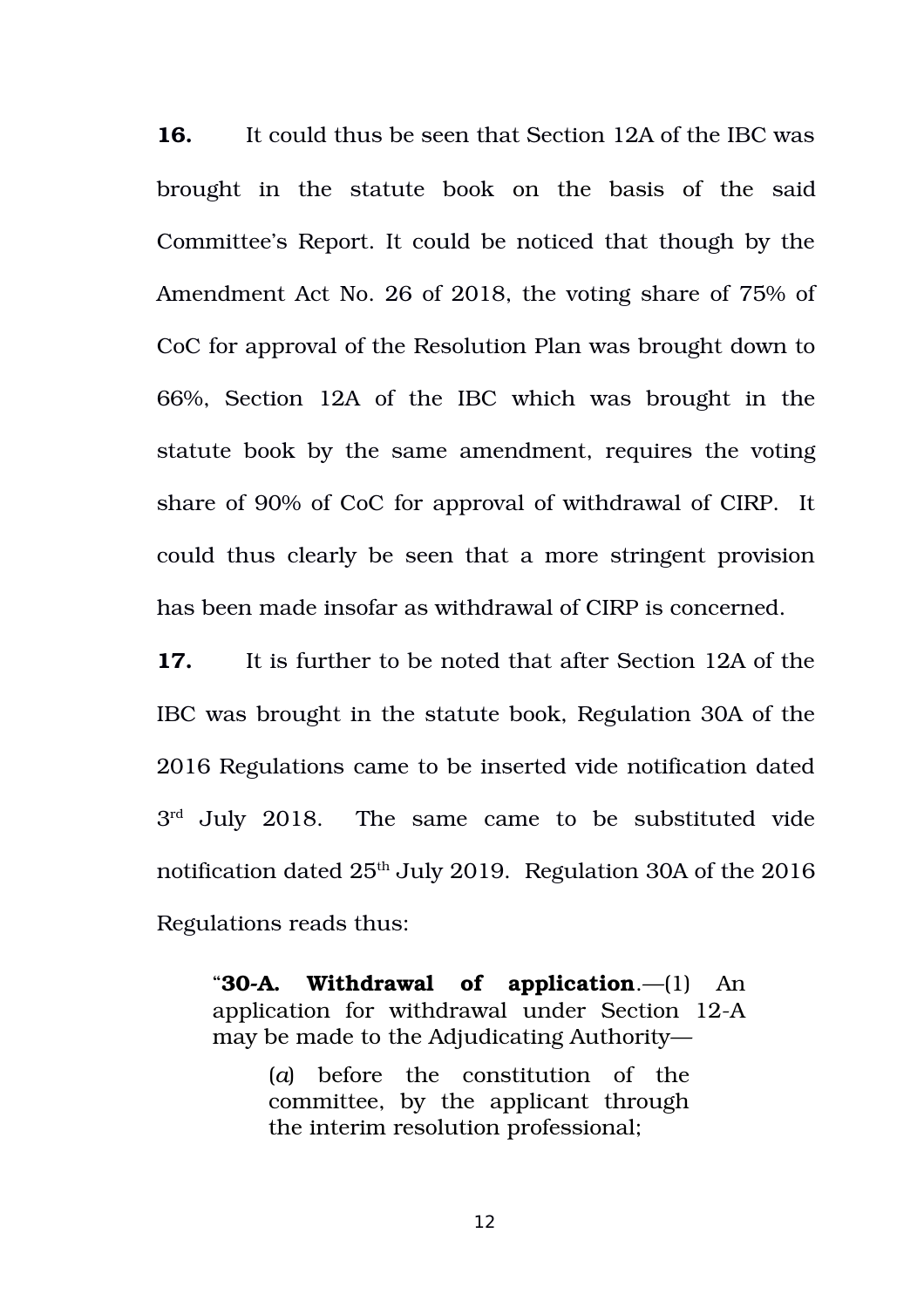(b) after the constitution of the committee, by the applicant through the interim resolution professional or the resolution professional, as the case may be:

Provided that where the application is made under clause (*b*) after the issue of invitation for expression of interest under Regulation 36-A, the applicant shall state the reasons justifying withdrawal after issue of such invitation.

 $(2)$  The application under sub-regulation  $(1)$  shall be made in Form FA of the Schedule accompanied by a bank guarantee—

> (*a*) towards estimated expenses incurred on or by the interim resolution professional for purposes of Regulation 33, till the date of filing of the application under clause (*a*) of subregulation (1); or

> (*b*) towards estimated expenses incurred for purposes of clauses (*aa*), (*ab*), (*c*) and (*d*) of Regulation 31, till the date of filing of the application under clause (*b*) of sub-regulation (1).

(3) Where an application for withdrawal is under clause  $(a)$  of sub-regulation  $(1)$ , the interim resolution professional shall submit the application to the Adjudicating Authority on behalf of the applicant, within three days of its receipt.

(4) Where an application for withdrawal is under clause  $(b)$  of sub-regulation  $(1)$ , the committee shall consider the application, within seven days of its receipt.

(5) Where the application referred to in subregulation (4) is approved by the committee with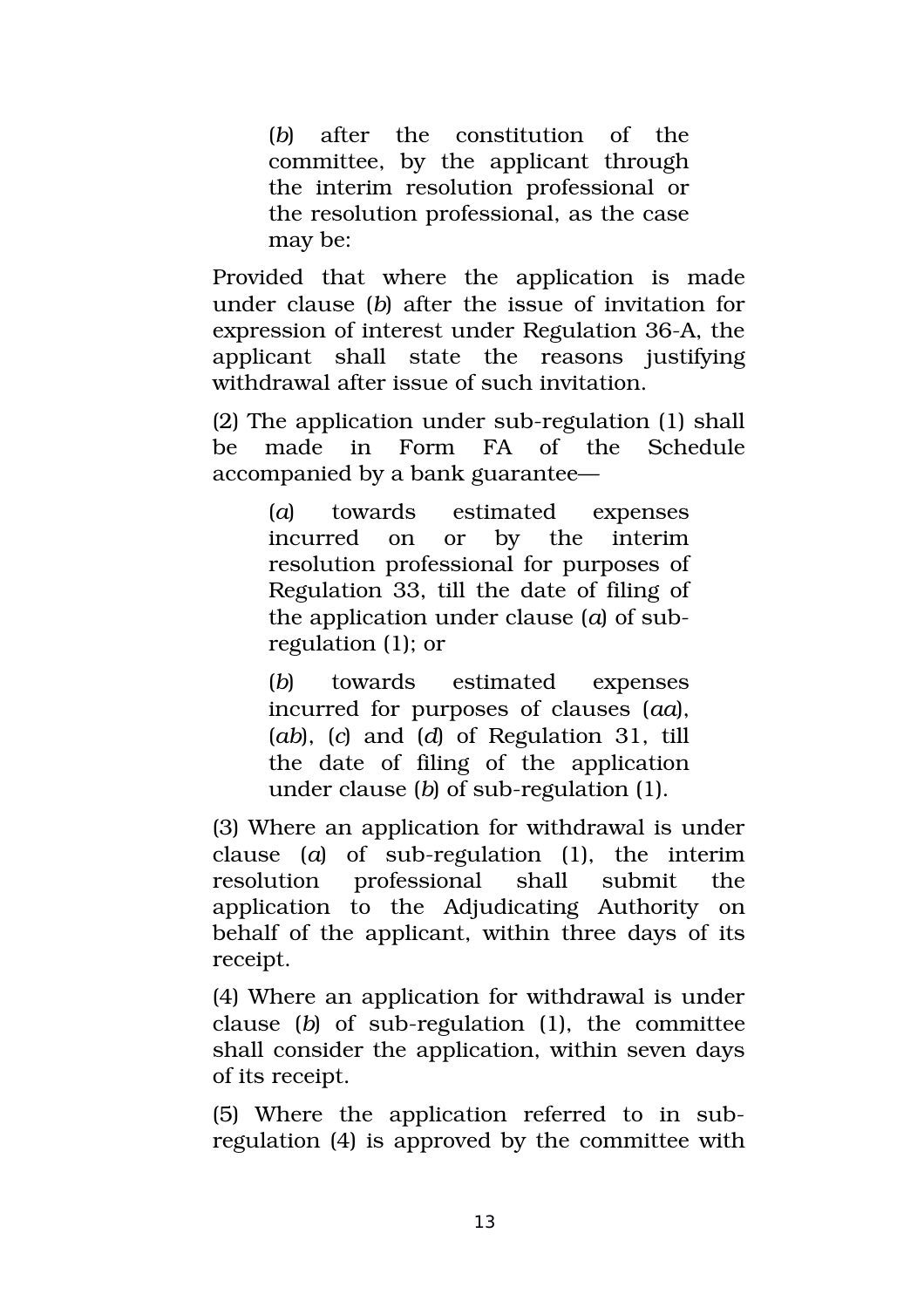ninety percent voting share, the resolution professional shall submit such application along with the approval of the committee, to the Adjudicating Authority on behalf of the applicant, within three days of such approval.

(6) The Adjudicating Authority may, by order, approve the application submitted under subregulation (3) or (5).

(7) Where the application is approved under subregulation (6), the applicant shall deposit an amount, towards the actual expenses incurred for the purposes referred to in clause (*a*) or clause (*b*) of sub-regulation  $(2)$  till the date of approval by the Adjudicating Authority, as determined by the interim resolution professional or resolution professional, as the case may be, within three days of such approval, in the bank account of the corporate debtor, failing which the bank guarantee received under sub-regulation (2) shall be invoked, without prejudice to any other action permissible against the applicant under the Code."

**18.** A perusal of the said Regulation would reveal that where an application for withdrawal under Section 12A of the IBC is made after the constitution of the Committee, the same has to be made through the interim resolution professional or the resolution professional, as the case may be. The application has to be made in Form-FA. It further provides that when an application is made after the issue of invitation for expression of interest under Regulation 36A, the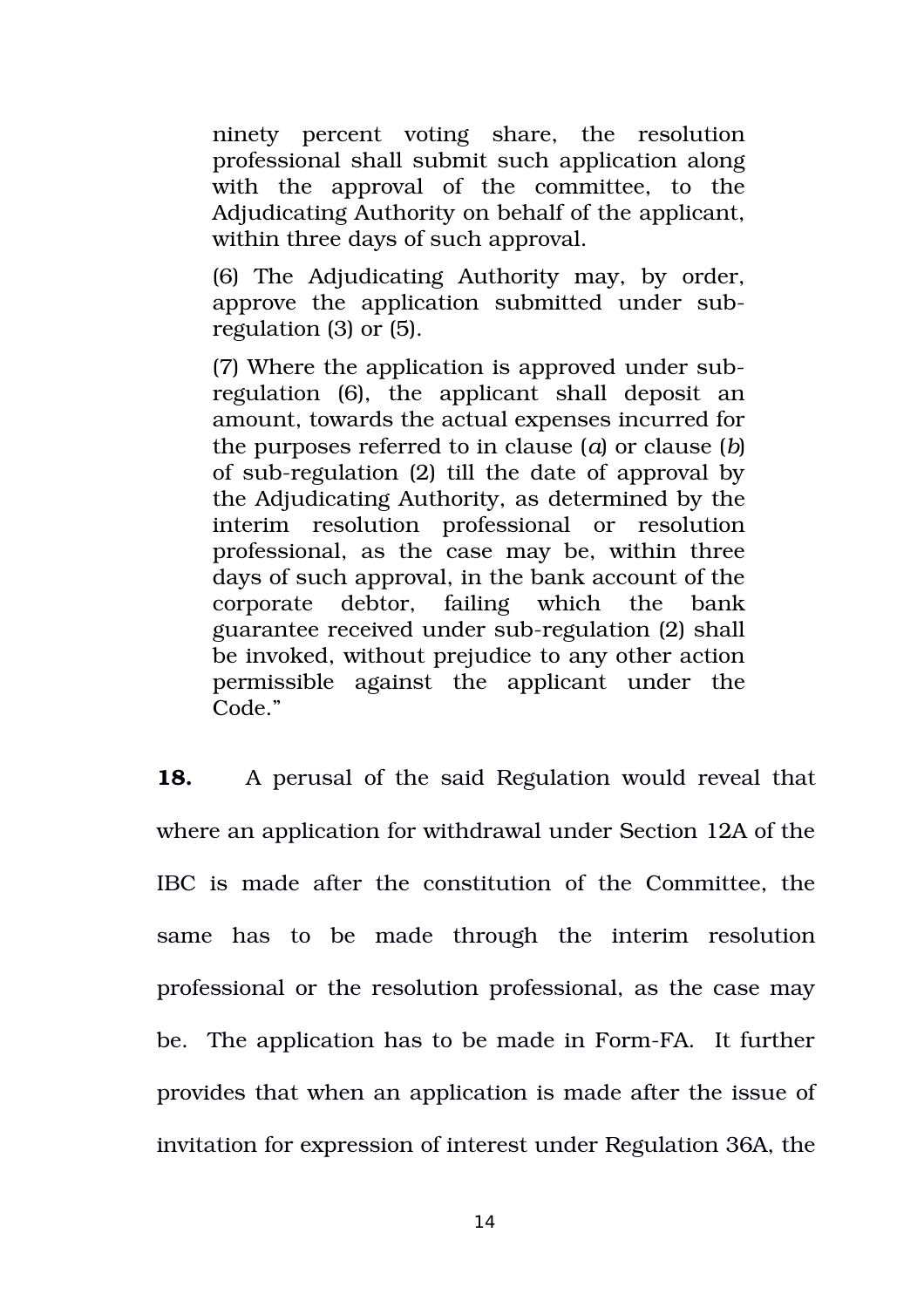applicant is required to state the reasons justifying withdrawal of the same. The RP is required to place such an application for consideration before the Committee. Only after such an application is approved by the Committee with 90% voting share, the RP shall submit the same along with the approval of the Committee to the adjudicating authority. It could thus be seen that a detailed procedure is prescribed under Regulation 30A of the 2016 Regulations as well.

**19.** In the case of *Swiss Ribbons Privated Limited and Another v. Union of India and Others[1](#page-14-0)* , one of the challenges made was with regard to validity of Section 12A of the IBC. It was argued that the figure of 90% voting share was arbitrary. It was the contention that though the withdrawal was just and proper, the CoC could exercise the power arbitrarily to reject such a settlement. While rejecting the said contention, this Court observed thus:

"**83.** The main thrust against the provision of Section 12-A is the fact that ninety per cent of the Committee of Creditors has to allow withdrawal. This high threshold has been explained in the ILC Report as all financial creditors have to put their heads together to allow such withdrawal as,

<span id="page-14-0"></span><sup>1</sup> **(2019) 4 SCC 17**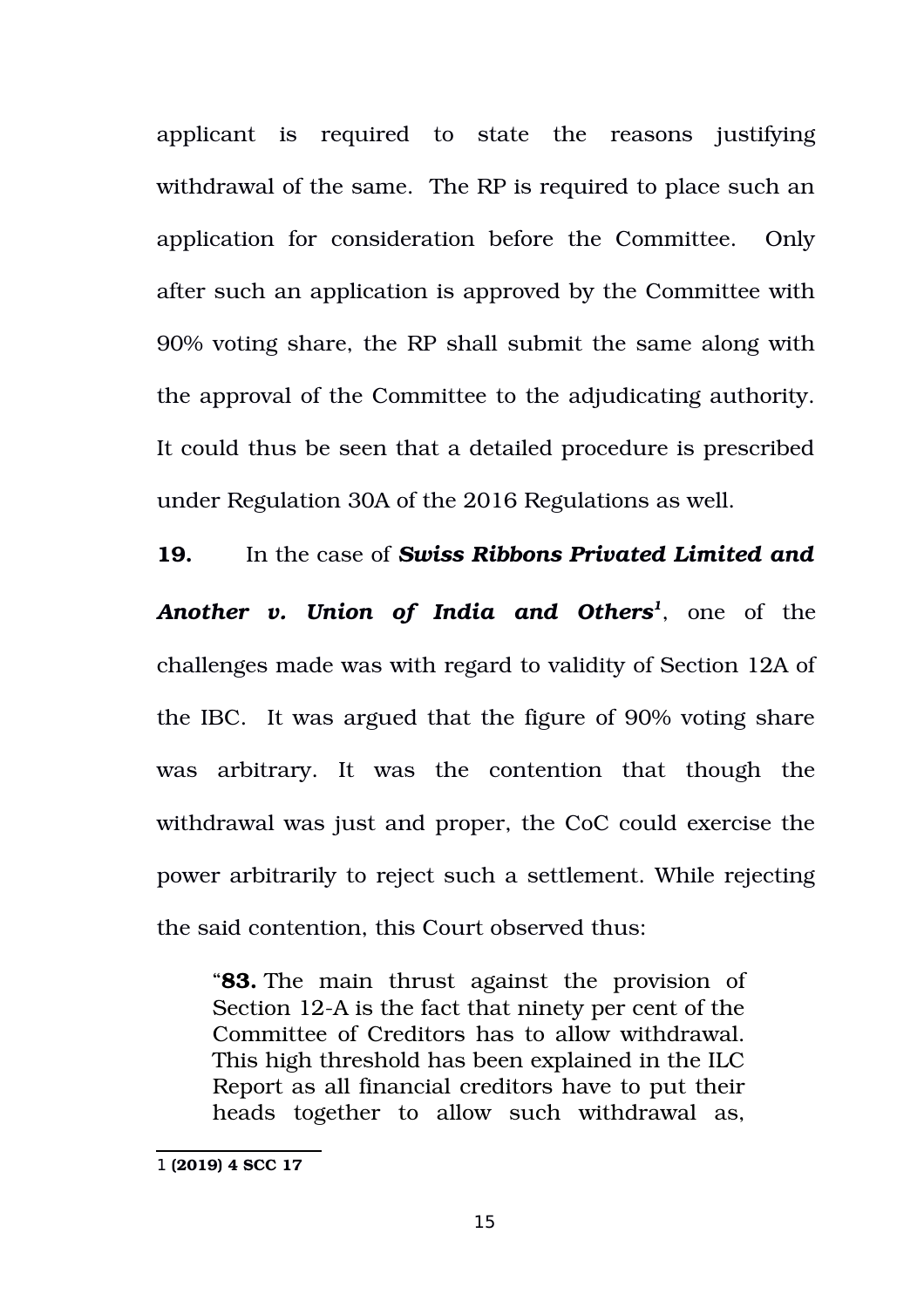ordinarily, an omnibus settlement involving *all* creditors ought, ideally, to be entered into. This explains why ninety per cent, which is substantially all the financial creditors, have to grant their approval to an individual withdrawal or settlement. In any case, the figure of ninety per cent, in the absence of anything further to show that it is arbitrary, must pertain to the domain of legislative policy, which has been explained by the Report (supra). Also, it is clear, that under Section 60 of the Code, the Committee of Creditors do not have the last word on the subject. If the Committee of Creditors arbitrarily rejects a just settlement and/or withdrawal claim, NCLT, and thereafter, NCLAT can always set aside such decision under Section 60 of the Code. For all these reasons, we are of the view that Section 12-A also passes constitutional muster."

**20.** It could thus be seen that this Court has found that if the CoC arbitrarily rejects a just settlement and/or withdrawal claim, the learned NCLT and thereafter the learned NCLAT can always set aside such decision under the provisions of the IBC.

**21.** This Court has consistently held that the commercial wisdom of the CoC has been given paramount status without any judicial intervention for ensuring completion of the stated processes within the timelines prescribed by the IBC. It has been held that there is an intrinsic assumption, that financial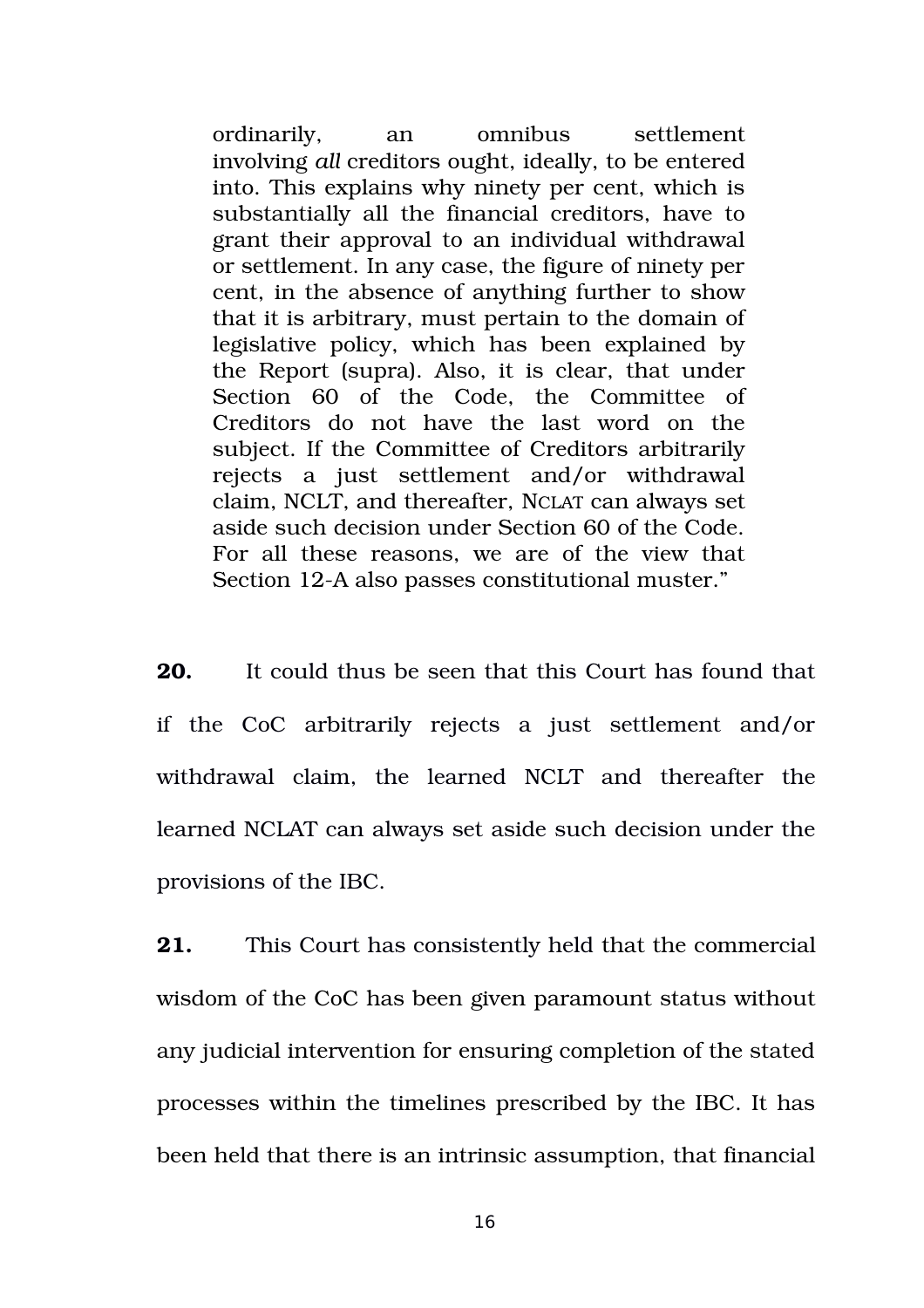creditors are fully informed about the viability of the corporate debtor and feasibility of the proposed resolution plan. They act on the basis of thorough examination of the proposed resolution plan and assessment made by their team of experts. A reference in this respect could be made to the judgments of this Court in the cases of *K. Sashidhar v. Indian Overseas Bank and Others[2](#page-16-0)* , *Committee of Creditors of Essar Steel India Limited through Authorised Signatory v. Satish Kumar Gupta and Others[3](#page-16-1)* , *Maharashtra Seamless Limited v. Padmanabhan Venkatesh and Others[4](#page-16-2) , Kalpraj Dharamshi and Another v. Kotak Investment Advisors Limited and Another[5](#page-16-3)* , and *Jaypee Kensington Boulevard Apartments Welfare Association and Others v. NBCC (India) Limited and Others[6](#page-16-4)* .

<span id="page-16-0"></span><sup>2</sup> **(2019) 12 SCC 150**

<span id="page-16-1"></span><sup>3</sup> **(2020) 8 SCC 531**

<span id="page-16-2"></span><sup>4</sup> **(2020) 11 SCC 467**

<span id="page-16-3"></span><sup>5</sup> **(2021) 10 SCC 401**

<span id="page-16-4"></span><sup>6</sup> **(2022) 1 SCC 401**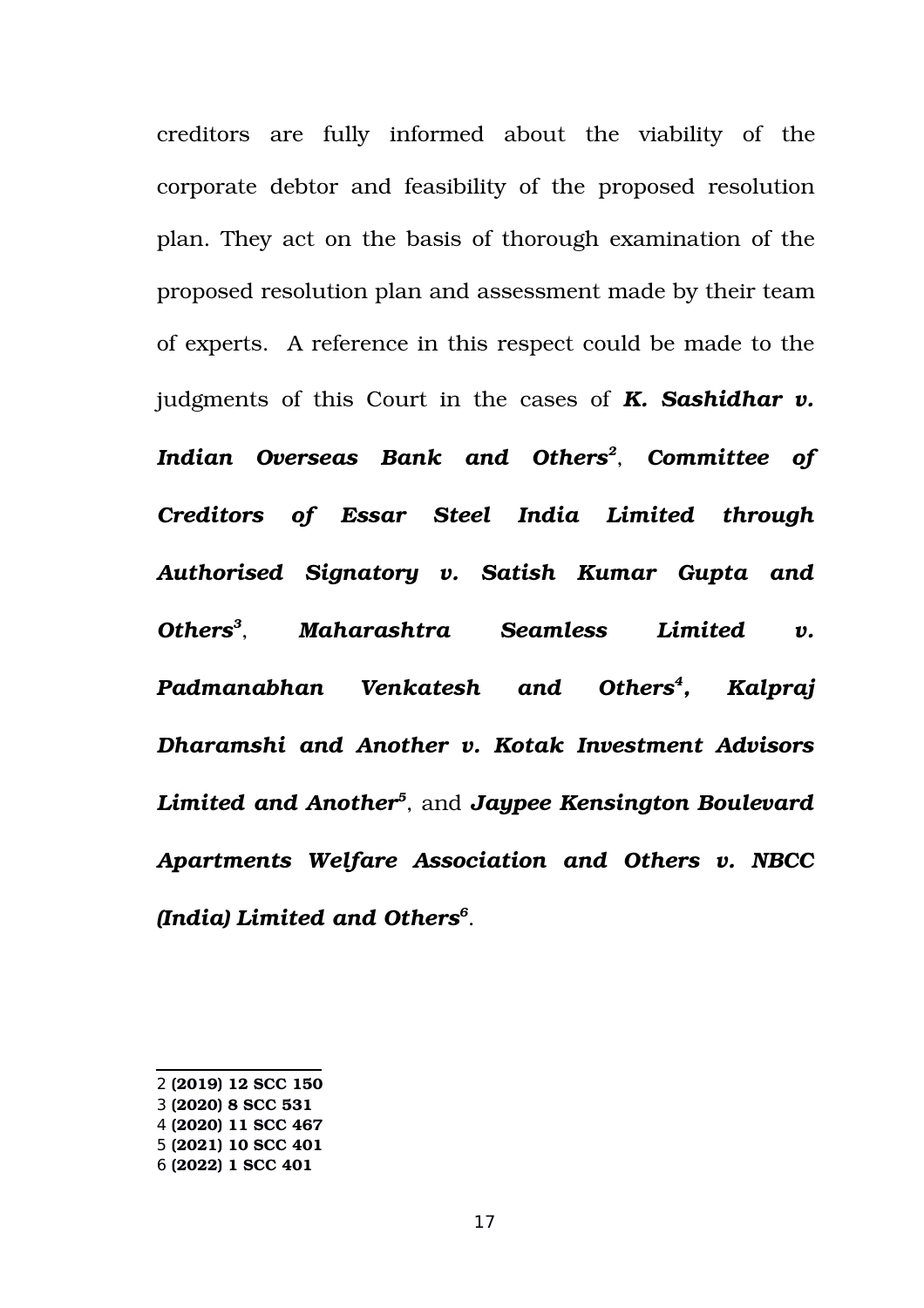**22.** No doubt that the aforesaid observations have been made by this Court while considering the powers of the CoC while granting its approval to the Resolution Plan.

**23.** As already stated hereinabove, the provisions under Section 12A of the IBC have been made more stringent as compared to Section 30(4) of the IBC. Whereas under Section 30(4) of the IBC, the voting share of CoC for approving the Resolution Plan is 66%, the requirement under Section 12A of the IBC for withdrawal of CIRP is 90%.

**24.** When 90% and more of the creditors, in their wisdom after due deliberations, find that it will be in the interest of all the stake-holders to permit settlement and withdraw CIRP, in our view, the adjudicating authority or the appellate authority cannot sit in an appeal over the commercial wisdom of CoC. The interference would be warranted only when the adjudicating authority or the appellate authority finds the decision of the CoC to be wholly capricious, arbitrary, irrational and *de hors* the provisions of the statute or the Rules.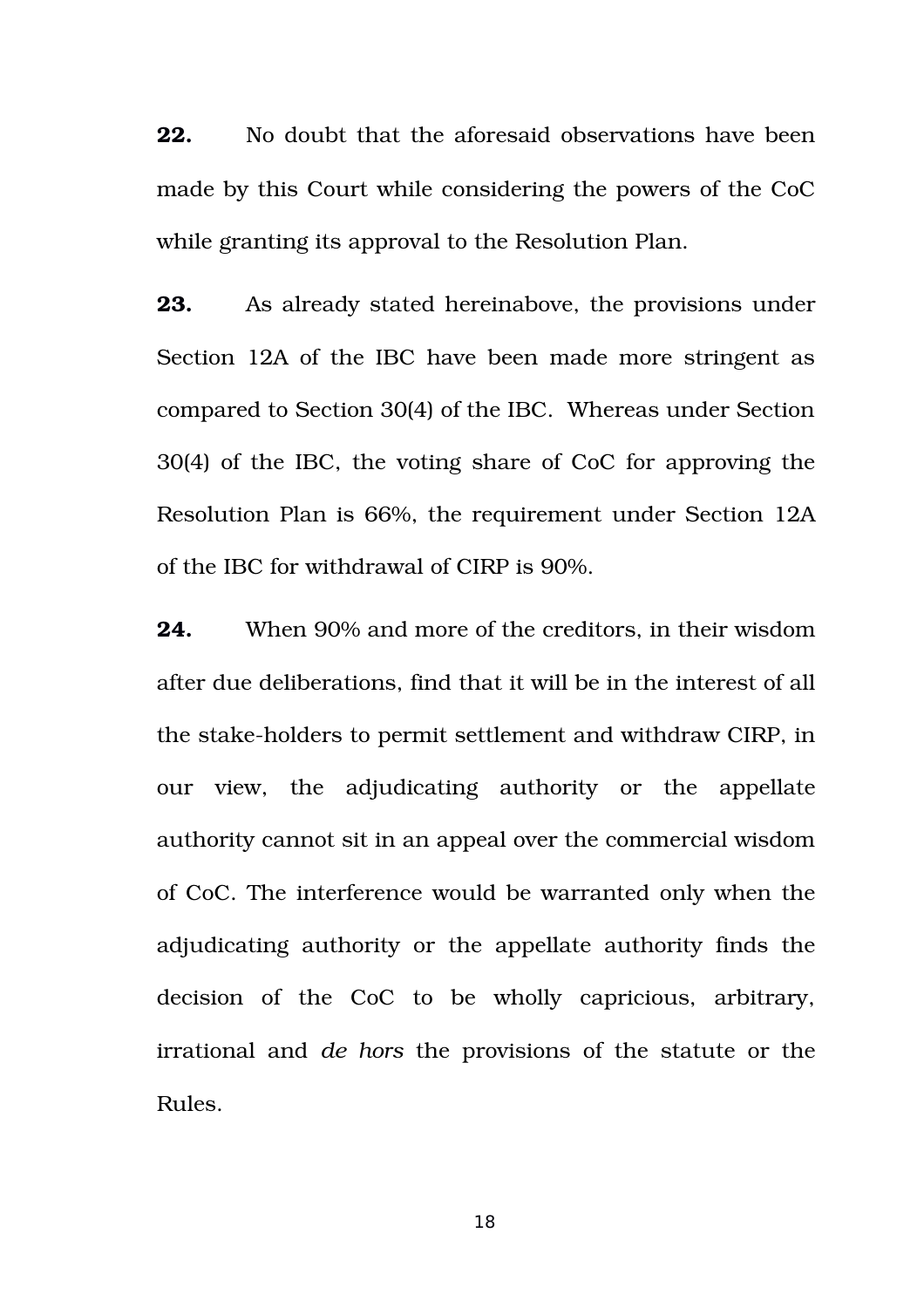**25.** In the present case, the proceedings of the 13<sup>th</sup>, 14<sup>th</sup> and 15th meetings of CoC would clearly show that there were wide deliberations amongst the members of the CoC while considering the Settlement Plan as submitted by the appellant. Not only that, the proceedings would also reveal that after suggestions were made by some of the members of the CoC, suitable amendments were carried out in the Settlement Plan by the appellant. One of the members of the CoC having voting share of 23.60%, though initially opposed the Settlement Plant, subsequently decided to support the same. Accordingly, the NCLT itself, vide order dated  $29<sup>th</sup>$ March 2021, directed the RP to reconvene the CoC meeting. As per the directions of the NCLT, on  $1<sup>st</sup>$  April 2021, the  $17<sup>th</sup>$ meeting of the CoC was reconvened, wherein the Settlement Plan was approved by 94.23% votes.

**26.** It is thus clear that the decision of the CoC was taken after the members of the CoC, had due deliberation to consider the pros and cons of the Settlement Plan and took a decision exercising their commercial wisdom. We are therefore of the considered view that neither the learned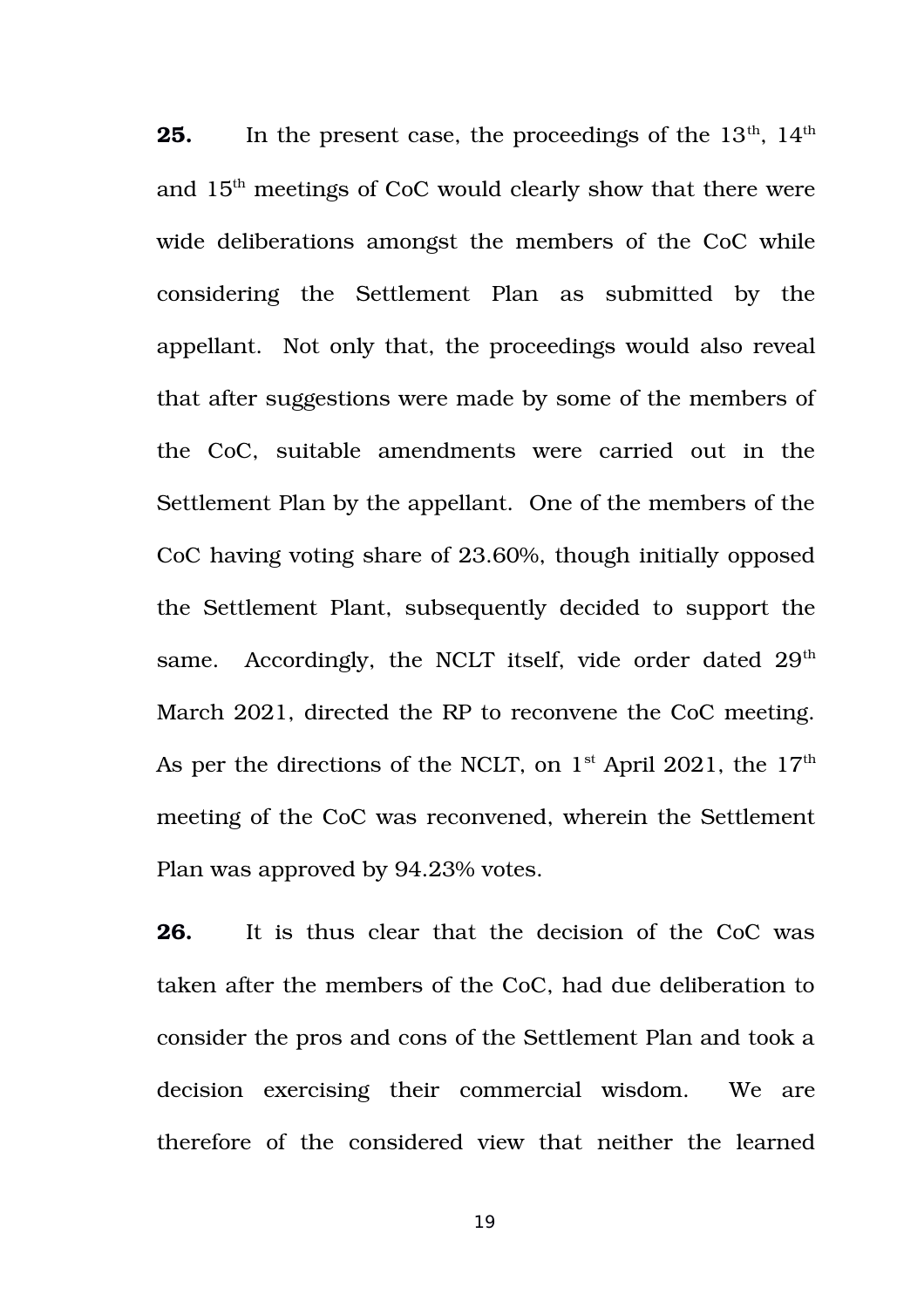NCLT nor the learned NCLAT were justified in not giving due weightage to the commercial wisdom of CoC.

**27.** This Court has, time and again, emphasized the need for minimal judicial interference by the NCLAT and NCLT in the framework of IBC. We may refer to the recent observation

of this Court made in the case of *Arun Kumar Jagatramka*

# *v. Jindal Steel and Power Limited and Another[7](#page-19-0)* :

"**95.** ….However, we do take this opportunity to offer a note of caution for NCLT and NCLAT. functioning as the adjudicatory authority and appellate authority under the IBC respectively, from judicially interfering in the framework envisaged under the IBC. As we have noted earlier in the judgment, the IBC was introduced in order to overhaul the insolvency and bankruptcy regime in India. As such, it is a carefully considered and well thought out piece of legislation which sought to shed away the practices of the past. The legislature has also been working hard to ensure that the efficacy of this legislation remains robust by constantly amending it based on its experience. Consequently, the need for judicial intervention or innovation from NCLT and NCLAT should be kept at its bare minimum and should not disturb the foundational principles of the IBC….."

**28.** In the result, we pass the following order:

<span id="page-19-0"></span><sup>7</sup> **(2021) 7 SCC 474**